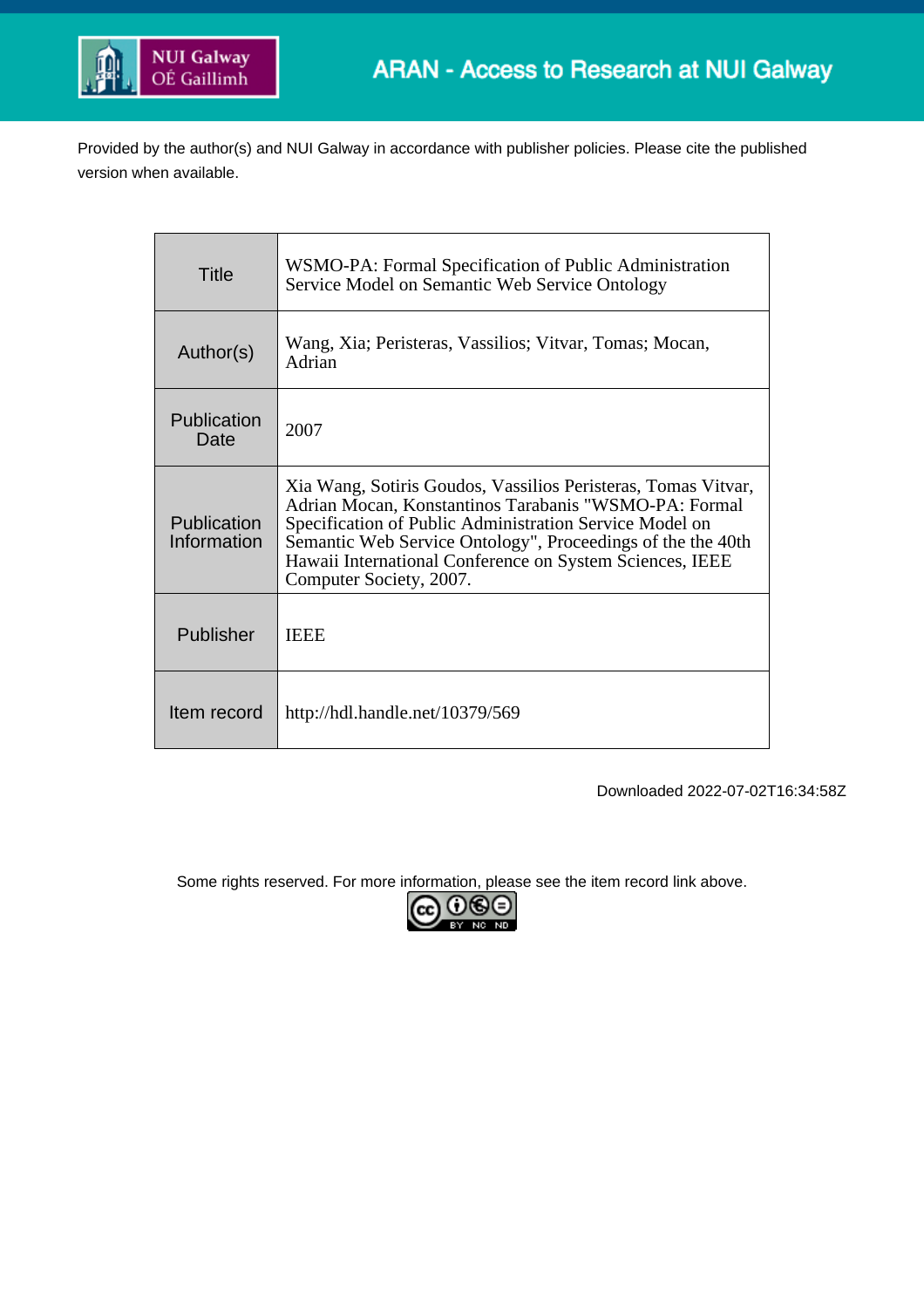# **WSMO-PA: Formal Specification of Public Administration Service Model on Semantic Web Service Ontology**

Xia Wang, Tomas Vitvar, Vassilios Peristeras Digital Enterprise Research Institute (DERI) National University of Ireland, Galway, Ireland {*xia.wang, toams.vitvar, vassilios.peristeras*}@*deri.org* Adrian Mocan Digital Enterprise Research Institute (DERI)

Leopold-Franzens Universität Innsbruck, Austria

*adrian.mocan*@*deri.org*

Sotirios K. Goudos, Konstantinos Tarabanis Informatics and Telematics Institute Center for Research and Technology Hellas, Greece {*sgoudos, kat*}@*uom.gr*

# **Abstract**

*In this paper we define a formal model for a Public Administration service on the basis of the Web Service Modeling Ontology (WSMO). For this purpose we employ the generic public service object model of the Governance Enterprise Architecture (GEA) providing a PA domain specific semantics. We investigate conceptual mappings between PA entities and WSMO elements, and on the real-world use case present the detailed formal PA service model based on the WSMO service model.*

# **1 Introduction**

E-Government is an attractive domain for both academia and industry. Recently, the emphasis is put on the modeling of Public Administration domain, and application of the semantic web technologies to integration of eGovernment systems. Some discussions on applying semantic and web service technology in the eGovernment domain are concluded as follows:

• Public administration (PA) is a huge, diverged and distributed environment layered in clearly defined organizational levels (e.g. local, regional, state, national). It causes difficulties when testing and applying semantic technologies and solutions in a large scale.

- Public administration is hierarchically organized, which means that there is a rather clear line of command, a central coordination and a rigidly defined corpus of rules that explicitly define the system behavior. These characteristics describe a domain that is supposed to be more easily standardized in comparison to the totally decentralized and competitive environments in the private sector.
- Public administration is currently considered as the heaviest service industry, with a service production distributed in hundreds (even thousands) of partially independent agencies. This means that Service Oriented Architecture (SOA) paradigms putting the "service" notion at the core of development (e.g. Semantic Web Services) are particularly suitable and fit well with these structural characteristics of the PA domain.
- Through the implementation of the European Union policies, there is an increasing need for collaboration and interoperation among the Member States Administrations (MSA). Semantic interoperability is perceived as a key aspect to be adequately addressed in this environment in order to make feasible direct interoperation and communication between MSAs (aka Pan-European eGovernment Services - PEGS).

Until now, the research streams on modeling of egovernment and semantic web services have not been connected adequately. There are few efforts trying to combine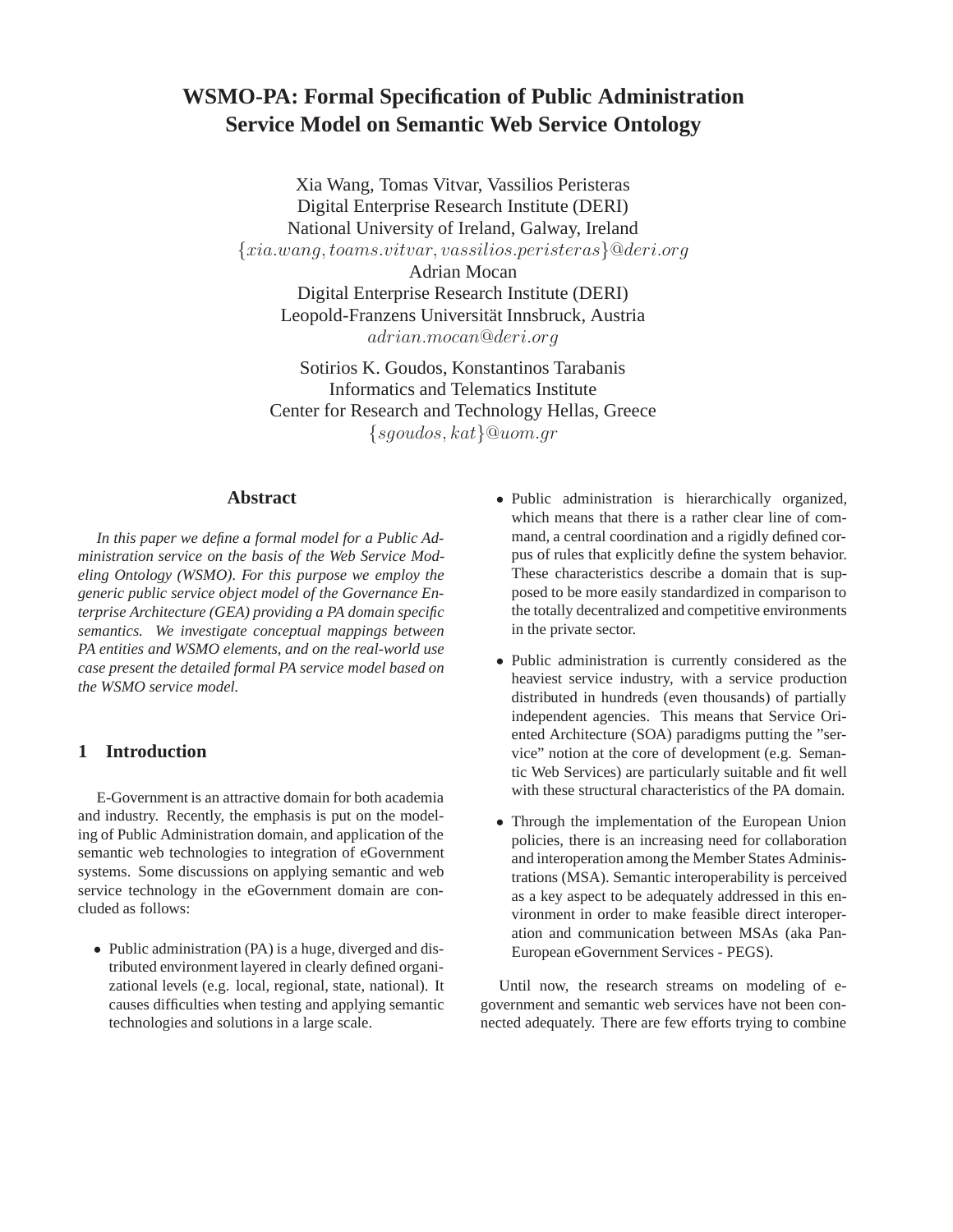a generic service ontology with PA domain models in order to present rich PA service descriptions with executable features in web service technological environments. In other words, there is no domain specializations/instantiations of generic service models. This is the problem for example of [16, 20].

Especially in PA, detailed service description would be very useful, in order to solve some demanding semantic interoperability problems in this particularly complex and distributed environment. Therefore, Our Governance Enterprise Architecture (GEA) [9, 10] defines a generic domain model for PA. This model defines common aspects and generic features of the domain, with emphasis on service and process models. Also it constitutes the basis for a reference ontology of the e-government domain [17]. Such ontology is generic enough to cover the overall e-government domain while at the same time specific enough to sufficiently model PA specific semantics. The introduction of GEA is in Section 2.

On the other side, it is an obvious approach to implement e-government business by semantic web service technologies. Currently, there are several well known description models for semantic web services - WSMO, OWL-S [4] and WSDL-S [5], which have different mechanisms to describe service semantics.

WSMO conceptual model describes all relevant aspects related to general semantic services by four top-level elements: *goals*, *web services*, *ontologies* and *mediators*. It has a family of layered logical languages providing rich semantics together with reasoning capabilities (WSML). It also has a set of implementation mechanisms/environments for Web services (e.g. WSMX, IRS-III). Due to the limitation of paper space, for the detailed comparison between the other models we refer to [19] and [1]. This paper focuses on combining a conceptual service model for PA with WSMO/WSML.

In this paper we extend our earlier work [9]. We define a GEA ontology for the generic public services of the egoverment domain, and present a formal way to model object entities of PA services in a WSMO ontology. The goal of this research is to propose a WSMO representation of a PA service model taking into account domain semantics as modeled in GEA. The WSMO representation of a PA service model will capture and manifest PA-specific representation features enabling intelligent and client-friendly PA service discovery, composition, invocation, execution and monitoring.

The rest of the paper is organized as follows. In section 2 and section 3 we introduce the GEA PA service model and WSMO respectively. In section 4 we analyze and define mappings between PA service entities and WSMO concepts. In section 5 we present a driving license example used throughout this paper. In section 6, we present details of the formal representation of WSMO-PA concepts, including definitions of PA domain ontology, web services, goals and mediators. These concepts are illustrated on the driving license example. In the section 7 we summarizes the paper and give an outlook on our future work.

### **2 GEA Service Model for PA**

The GEA object model for service provisioning is illustrated in Fig. 1. Such PA service definition and description presented is generic enough to cover all different application areas of public administration. This makes it highly reusable in different cases for the public service domain.



**Figure 1. The GEA-PA Service Model**

For the purpose of formulating PA applications, a brief description is represented here, details by referring to [10]. In Fig. 1, *Governance Entities* have two categories: *Political Entities* and *Public Administration* (PA) Entities. During execution time, PA entities have three kinds of roles: *Service Provider*, *Evidence Provider*, and *Consequence Receiver* (that is, PA services may have three kinds of capabilities, as providing service, providing evidence, and receiving consequence).

*Political Entities* define *PA Services*. *PA Entities* through their role as *Service Provider* offer real services. *PA Services* are governed by *Preconditions* usually specified by legal acts — *Laws*. And *PA service* defines three outcomes, which are *Output* (a kind of document decision yielded by service provider and returned to the client), *Effect* (the result of executing a service changing the state of the world, e.g., transferring money to an account), and *Consequence* (the information about an executed PA service that needs to be forwarded to interested parties, i.e., to an appointed consequence receiver).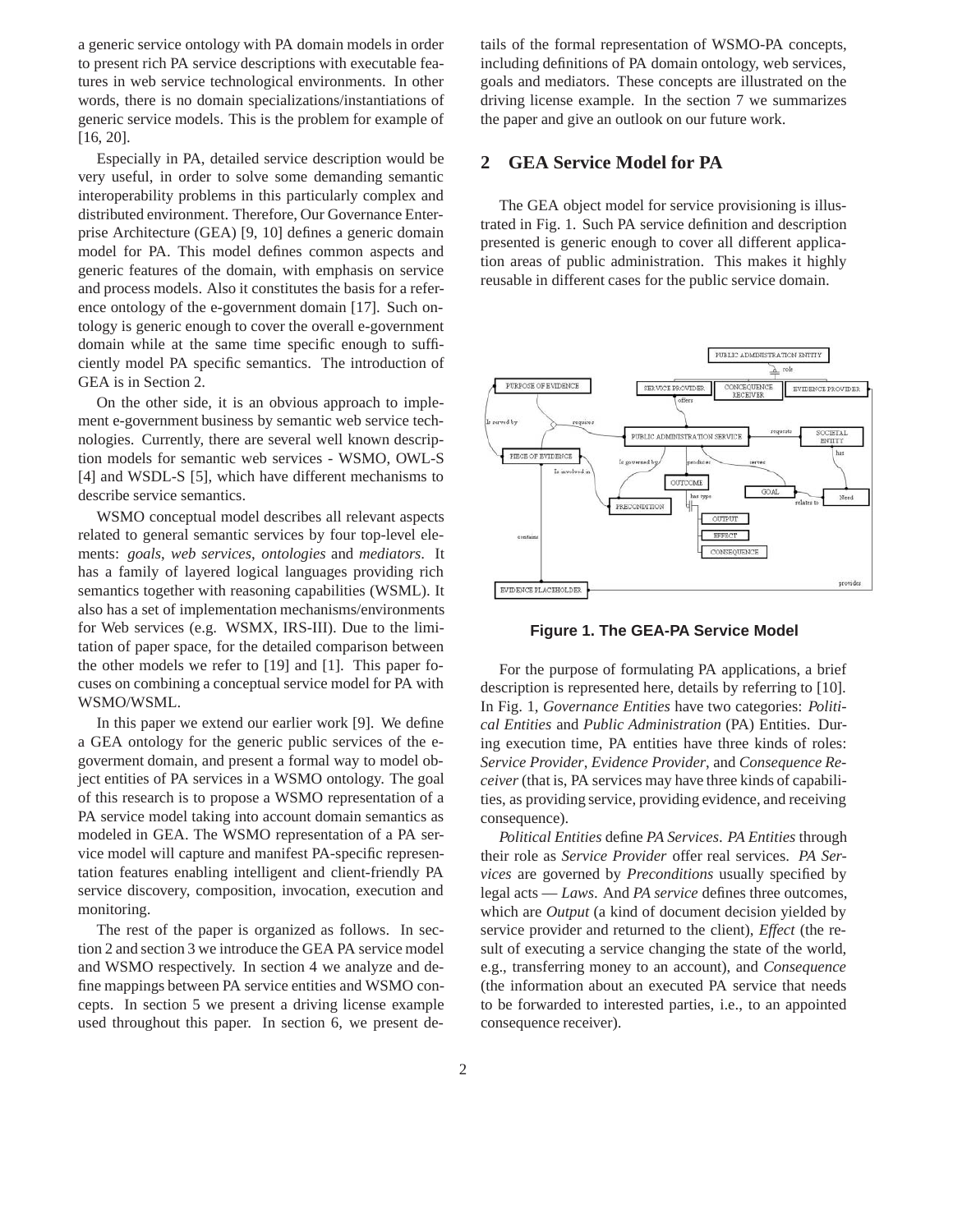*Societal Entities* (e.g., citizen, business) have *Needs* related to specific *Goals*. *Need* is an informal description of the *Goal*, as experienced from a client's perspective. Also a *Societal Entity* requests a *Public Administration* (PA) service to serve its *Goals*.

*Evidence* is primarily pure information; it is stored in *Evidence Placeholders*, which, in turn, contain *Pieces of Evidences*. *Preconditions* are validated by *Pieces of Evidence* and *Purposes of Evidence*. The direct relationship between *PA Service* and *Evidence Placeholder* depicts cases where *PA Services* preferably use specific types of *Evidence Placeholders*, e.g., when the law explicitly states that a birth certificate is needed for the execution of a particular service.

# **3 Introduction to WSMO**

WSMO is a meta-model for Semantic Web services related aspects in order to facilitate the total or partial automation of discovery, composition, selection and invocation of electronic services over the web [1]. The Meta-Object Facility (MOF) [13] specification is used to specify this model. MOF defines an abstract language and framework for specifying, constructing, and managing technology neutral metamodels. Four top-level elements of WSMO are briefly described as follows:

- **Ontologies** provide terminologies used by other elements to describe the relevant aspects of the domains of discourse. The class *ontology* in WSMO specification explicitly defines a shared conceptualization, by specifying its attributes, including *hasNonFunctionalProperty*, *importsOntology*, *usesMediator*, *has-Concept*, *hasRelation*, *hasFunction*, *hasInstance*, and *hasAxioms* (for more information please see [1]).
- **Web services** represent computational entities able to provide access to services that, in turn, provide some value in a domain. In WSMO, web service is defined as a class*service* with attributes, such as *importsOntology*, *usesMediator*, *hasCapability*, *hasInterface*. All these aspects of a web service are described using the terminology defined by ontologies.
- **Goals** describe aspects related to user desires with respect to the requested functionality. The attributes of class *goal* consist of *importsOntology*, *usesMediator*, *requestsCapability*, and *requestsInterface*. Again, ontologies can be employed to define the domain terminology used to describe the relevant aspects of goals.
- **Mediators** describe elements that handle interoperability problems between WSMO elements, especially resolving mismatches between different terminologies used (data level), in communicating between web services (data and process level), and on the level of

combining web services (data, process and functional level).

### **4 GEA-PA to WSMO Mapping**

This section presents conceptual mappings between PA service model and WSMO model, aiming to provide a formal approach for defining and implementing PA services as WSMO services. We strictly follow the WSMO specification including its syntax and semantics to define a PA ontology, PA web services, PA goals and mediators in the WSMO-PA service model.

|                                                                                                                      | GEA-PA | WSMO                      |
|----------------------------------------------------------------------------------------------------------------------|--------|---------------------------|
| Scietal entity, service Provider,<br>Evidence Provider, Evidence, Evidence<br>Placeholders, Political entities, etc. |        | Ontology                  |
| <b>PA</b> service                                                                                                    |        | Web service               |
| preconditions                                                                                                        |        | preconditions             |
| preconditions                                                                                                        |        | assumptions               |
| outputs                                                                                                              |        | postConditions            |
| effects                                                                                                              |        | effects                   |
| Consequences                                                                                                         |        | Orchestration             |
|                                                                                                                      |        | Choregraphy               |
| Goal (Needs)                                                                                                         |        | Goal                      |
|                                                                                                                      |        | Mediator                  |
|                                                                                                                      |        | Non Functional Properties |

#### **Figure 2. WSMO and GEA concepts**

The mappings between GEA-PA and WSMO are illustrated in Fig. 2.

• We build a GEA domain-specific ontology on top of the other established domain-neutral specifications of WSMO. Such a generic GEA ontology can be shared by all elements of the WSMO-PA service model. Every object entity of PA service model is provided by a corresponding ontology class, their concepts, relations, functions, instances and axioms.

In the GEA-PA service model, *Societal Entity*, *Service Provider*, *Evidence Provider*, *Evidence*, *Evidence Placeholder*, *Political Entity* and so on will be defined as subclasses of the general GEA Ontology. The definition is presented in Section V.B.

• *PA service* is modeled as a WSMO web service. It is described by capabilities and interfaces. For the capabilities, we map the PA preconditions into WSMO preconditions; PA preconditions (or *Rules* of a specific PA service) can be also mapped to WSMO assumptions. The separation between precondition and assumption is based on the fact whether required information is available in the information space (information used in assumptions are usually not included in the information space of service requester/provider). Finally, the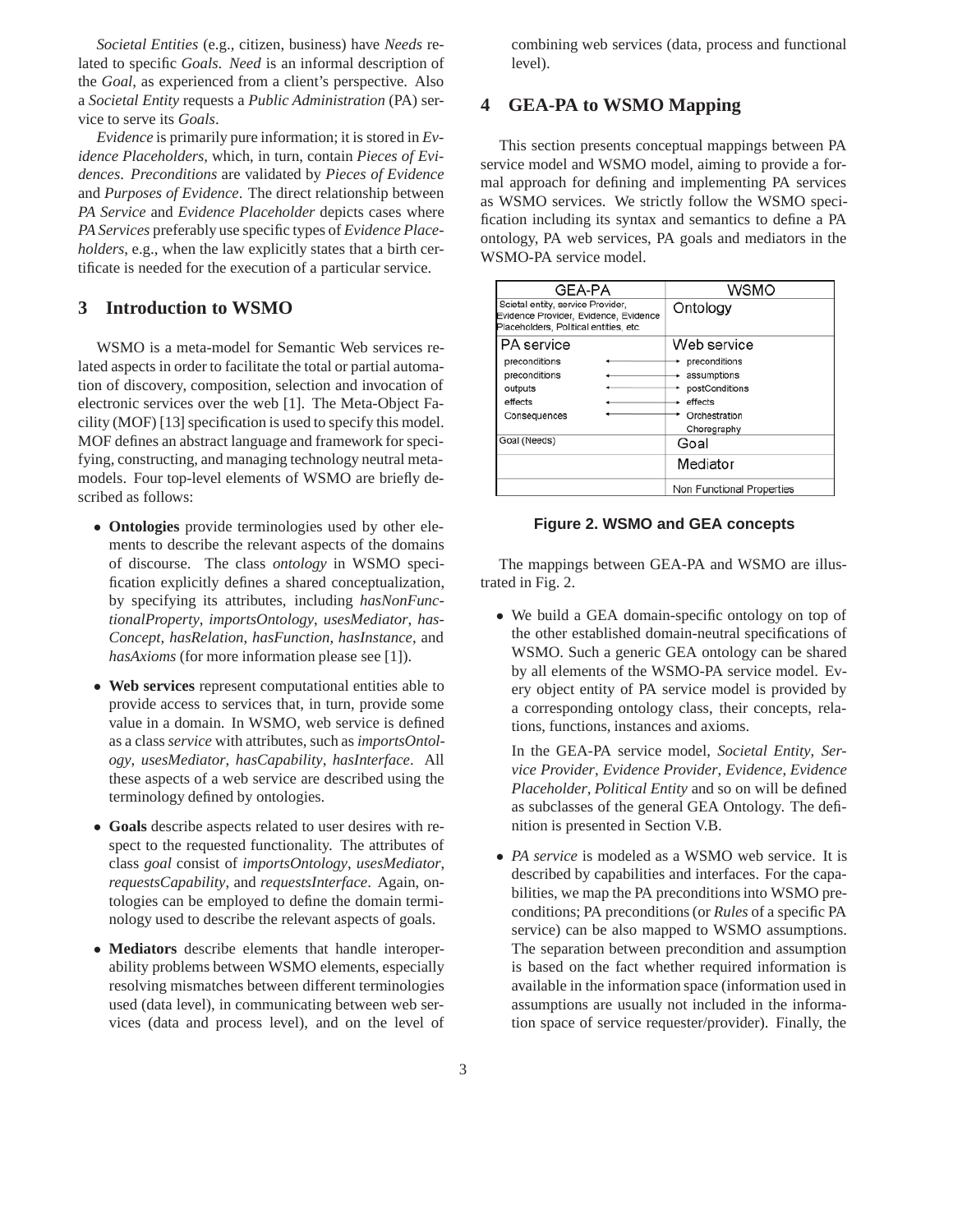PA outputs are mapped into WSMO postconditions, the PA effects are mapped into WSMO effects.

For the interfaces, the choreography and orchestration are two special concepts only appearing in WSMO model. These definitions will be in detail presented in Section V.C. As described in Fig. 2, the PA consequences propagation mechanism can be covered by orchestration in WSMO model.

- *Societal Entities* act as clients (e.g., citizen, business), that present their goals by providing service *Needs*. Therefore, we map PA goal into WSMO goal.
- WSMO-PA includes the WSMO nonFunctionalProperties and WSMO mediators, as they play an important role in supporting a dynamic operations such as discovery, composition, selection, invocation of PA services.

# **5 Illustrating Example — Issuing Driving Licenses**

In order to illustrate the WSMO-PA on a real-world case scenario, we describe a use case for issuing of driving licenses in Greece. In this use case we assume that the Ministry of Transportation Public Authority (MTA) is a service provider.

A citizen as an applicant for a driving license should submit all required certifications or documents, which can prove that he has the qualifications to obtain a driving license, e.g., a certification of having passed a driving test, having good eyesight, etc. Other authorities need to cooperate during the process, for example, driving schools having carried out driving tests. In this scenario, we assume that three auxiliary services are needed, i.e., by institutions providing driving tests, health tests, and by an authority registering residence. This use case will be the running example in this paper.

### **6 Formalizing of PA Services using WSMO**

For the purpose of formalizing of the PA service model using a WSMO model, we define WSMO-PA ontology, WSMO-PA web service, WSMO-PA goal, and WSMO-PA mediators. Examples used for purposes of illustration are given in the WSML language [2]. The following formulation of WSMO-PA concept entities in WSML in this paper also consists of both conceptual syntax and logical expression syntax [2].

#### **6.1 GEA Ontology Model**

The GEA object model in Fig. 1 was shown in an E-R diagram. For simplicity, the model was not shown in its entirety. It is obvious that such a model can be implemented using a relational database. Such an approach would be complex since it would not exploit the advantages of declarative knowledge representation. The main requirement today is to be able to share information through the web for both humans and machines. Thus, we express the GEA model in the WSML ontology language and using WSMO model. WSML was the obvious choice since we decided to use the WSMO framework for modeling PA services. For the WSML implementation we have chosen the WSML-Flight language, which we has the expressiveness required for modeling of PA domain. The GEA ontology has been created using Web Services Modeling Toolkit (WSMT) [12].





A fragment of the GEA model class hierarchy in WSML is shown in Fig. 3. Our work was based on a recent ontology implementation [15] of the GEA model. An important concept for GEA is Evidence-Placeholder. Every document required or produced by the PA is a *GEA EvidencePlaceholder* and every EvidencePlaceholder can be Electronic or Physical (instances of *GEA EvidencePlaceholderT ype* concept). For example the Passport photocopy is modeled as a subconcept of *GEA EvidencePlaceholder*. This subconcept has attributes of Passport photocopy (e.g. Name, Birthplace and PassportNo). The owner of the passport is modeled as the instance of this concept. Examples of *GEA EvidencePlaceholder* subconcepts required for a driving licence are shown in Fig. 4.

#### **6.2 GEA Ontology Definition**

We follow the WSMO specification [1] to define the GEA Ontology. It generally provides a standard approach for defining any PA Ontology. The following description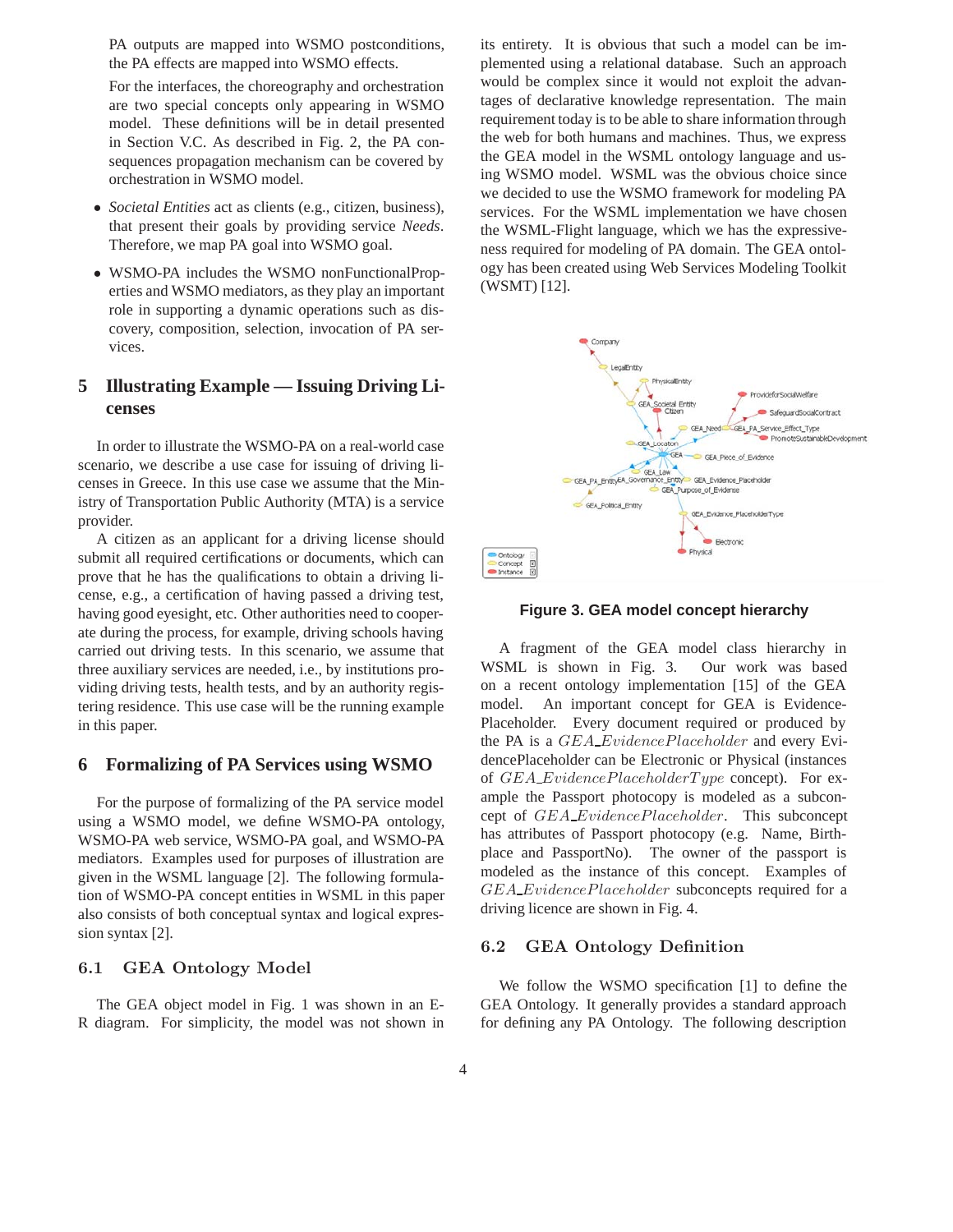

**Figure 4.** *GEA EvidencePlaceholder* **concept tree**

contains the definitions of *nonFunctionalProperties*, *importsOntology*, *concept*,*relation*, *instance* to *axiom* with the example in WSML[2].

• **NonFunctionalProperties** are mainly used to describe non-functional aspects such as creator, creation date, natural language descriptions etc. The nonfunctional properties used to describe the Driving License Service are shown bellow:

• **Concepts** constitute the basic elements of the agreed terminology (e.g. *driver's license*) for the specific application domain (e.g. *Driving License*). To define a concept, one should specify its attributes (with attribute name and type), instances, and superconcept. For example, concept *DrivingLicense*, a type of EvidencePlaceholder, is defined as follows:

**concept** DrivingLicense **subConceptOf** *GEA Evidence P laceHolder* ownerName **ofType** foaf#name ownerAddress **ofType** (1 1) gk#Address ownerBirthDate **ofType** (1 1) \_date ownerBirthPlace **ofType** (1 1) gk#Location issuingPlace **ofType** (1 1) gk#Location issuingDate ofType (1 1) date issuingAuthority **ofType** (1 1) LegalEntity expirationDate ofType (1 1) date driverLicenseUniqueId ofType (1 1) string category **ofType** (1 ) Category notes **of Type** (1) \_string isValid **ofType** (1 1) \_boolean

Note that for clarity we explicitly listed some inherited attributes from its superconcept, i.e. *ownerName*, *ownerAddress*.

• **Relations** are used in order to model interdependencies between several concepts (respectively instances of concepts). For example, if a driver's license is issued by an official government authority, named Ministry of Transportation and Communications, such relation can be described as follows:

**relation** drivingLicenseIssuance (**ofType** issunanceAuthority, **ofType** applicant, **ofType** applicant, **ofType** evidencePlaceholder) **subRelationOf** Issuance

• **Instance** is a specific concept with concrete values for each attribute. Instances are either defined explicitly or by a link to an instance store, i.e., an external database of instances and their values [1]. An example of the instance of concept *DrivingLicense* is defined as follows:

**instance** Mary **memberOf** DriverLicense driverLicenseUniqueId **hasValue** "B072RRE2I52"

• **Axiom** is considered to be a logical expression together with its non-functional properties, which are widely used in the definition part of other WSMO elements. For example, the expression of a driving license which is issued by MTA is as follows:

| axiom DrivingLicenseIssuingAuthority                     |
|----------------------------------------------------------|
| definedBy                                                |
| ?x member Of Driving License                             |
| <b>implies</b> ?x[issuingAuthority <b>hasValue</b> MTA]. |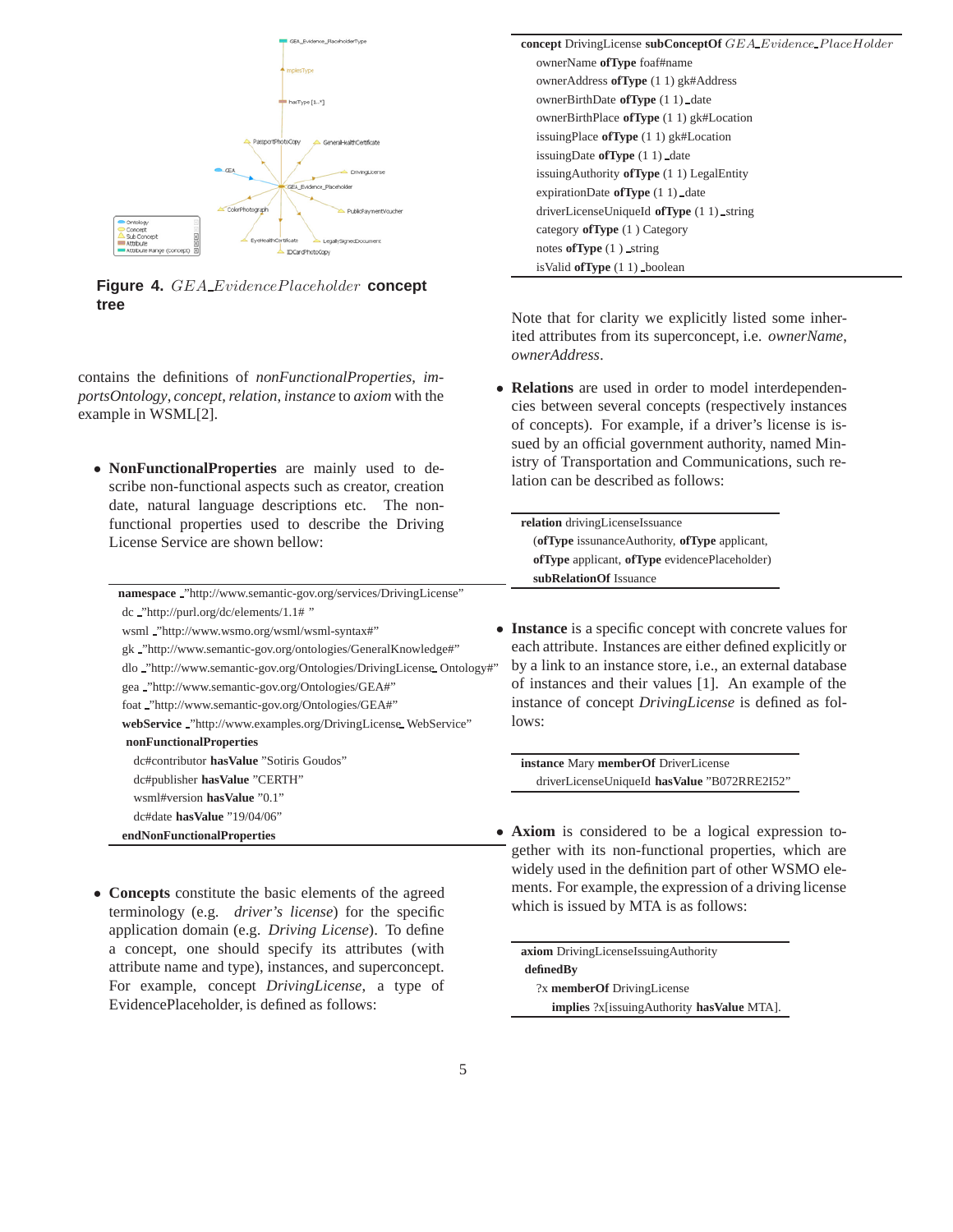Where  $x$  is a free variable being member of driving license, and its issuing authority has a value as MTA.

In addition, there are three common concepts used by other WSMO elements. In order to avoid repeated explanations in the rest of this paper, we give following summary:

- **NonFunctionalProperties** are allowed in the definition of all WSMO elements.
- **importOntology** In order to avoid an iterative definition of ontology or to make full use of reusable ontologies, importing an ontology is an optimal approach and widely used in WSMO specification.
- **usesMediator** is necessary for resolving mismatches between ontologies, web services and goals. When there is an interoperation problem between WSMO entities, mediator is used to resolve the problem.

# **6.3 WSMO-PA Web Service**

The *web service* element of WSMO provides a conceptual model for describing a web service in a unified way, including its non-functional properties, capability, and interface.

Based on the three roles of the public administration entity (i.e., service provider, consequence receiver, and evidence provider in Fig. 1), we define three kinds of services, which are provided by PA services. To describe a web service, its capabilities and interfaces need to be specified. The following presents the details of WSMO-PA web service.

- **Capability** The functionalities offered by a given web service are described by its capabilities. In the WSMO specification [1], class *capability* has several attributes, which are *hasNonFunctionalProperty*, *importsOntology*, *usesMediator*, *hasSharedVariables*, *hasPrecondition*, *hasAssumption*, *hasPostcondition*, and *hasEffect*. We will present the detailed definitions of the last five attributes.
	- **Shared Variables** are the variables used across preconditions, postconditions, assumptions and effects.

If  $?v_1, ?v_2, ..., ?v_n$  are the shared variables defined in a capability, then it holds that [1]:

**forAll** ?*v*1*,* ?*v*2*, ...,* ?*v<sup>n</sup>*  $(\text{pre}(?v_1, ?v_2, \ldots, ?v_n) \text{ and } \text{ass}(?v_1, ?v_2, \ldots, ?v_n)$ **implies** post(?*v*<sub>1</sub>*,* ?*v*<sub>2</sub>*, ...,* ?*v<sub>n</sub>*) and eff(?*v*<sub>1</sub>*,* ?*v*<sub>2</sub>*, ...,* ?*v<sub>n</sub>*))

In the example of the driving license web service, two variables are used: *shareV ariables*{?*applicantSignedDoc,* ?*license*} **– Preconditions** specify the required states of the information space before web service execution. In the driving license use case, one of the preconditions is defined as follows:

**precondition** checkPassDriveTests **definedBy** ?applicantSignedDoc[signedby **hasValue** ?applicant] **memberOf** dlo#DrivingLicenseLegallySignedDocument **and** ?applicant[hasPassedDriveTest **hasValue** boolean("true")] and ?applicant[hasPassedDriveTheoryExam hasValue\_boolean("true")] **and** ?applicant[hasGoodHealth **hasValue** boolean("true")].

The above condition says that If an applicant applies for a driving license, he/she should submit a legally signed application, and should prove that he/she has passed driving test, drive theory exam, and pass a health test with "good" result.

**– Assumptions** describe the state of the world which is assumed before the execution of a web service. Otherwise, the successful provision of the web service is not guaranteed. The difference to preconditions is that assumptions are not necessarily checked by the web service.

For example, we assume that a driving license applicant is alive, which does not need to be checked by the web service before its execution. The definition looks like:

**assumption** DrivingLicenseApplication **definedBy** ?applicant **memberOf** dlo#Driver and ?applicant[isAlive hasValue\_boolean("true")].

**– PostConditions** describe the state of the information space that is guaranteed to be reached after successful execution of a web service. For example, the following postcondition assures that the applicant will own driving license, after the invocation of the service issued in Greece:

| <b>postcondition</b> ProduceDrivingLicense              |
|---------------------------------------------------------|
| definedBy                                               |
| exists $2x(2applied$ thasDrivingLicense hasValue $2x$ ] |
| and ?x member Of dlo#Driving License                    |
| and ?applicant[hasName has Value ?name]                 |
| and ?x[ownerSurname has Value ?name]                    |
| and ?applicant[hasBirthdate has Value ?bd]              |
| and ?x[ownerBirthDate has Value ?bd]                    |
| and ?x[issuingPlace has Value ?place]                   |
| and ?place[country hasValue "Greece"]).                 |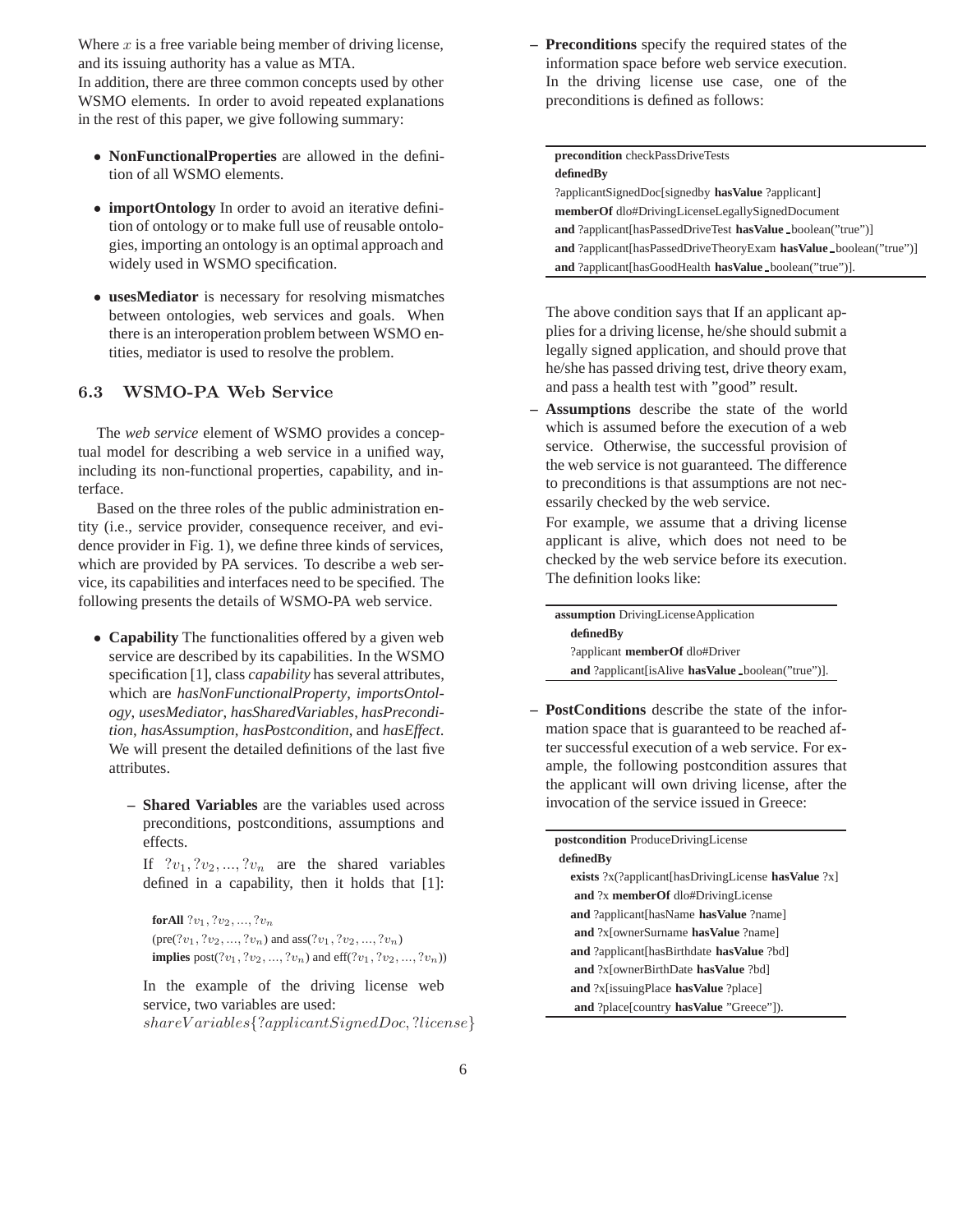**– Effects** describe that the state of the world is guaranteed to be reached after successful execution of a web service. For example, after the service execution the applicant becomes a driver, that is, he/she has the right to drive a car.

**effect** BecomingADriver **definedBy** ?applicant **memberOf** dlo#Driver

The **Intuitive Semantics** of a WSMO-PA web service is, given the state  $s_0$  before executing the web service and  $do(serve, s_0)$  the state after executing it, that the following relation holds between these formulas (cited from [1]):

```
∀?x_1, ?x_2, ..., ?x_n holds(PRE(?x_1, ?x_2, ..., ?x_n) \landASS(?x_1, ?x_2, ..., ?x_n), s_0)\rightarrow holds(\mathcal{POST}(?x_1, ?x_2, ..., ?x_n) \wedge\mathcal{EFF}(?x_1, ?x_2, \ldots, ?x_n), do(servative, s_0))
```
• **Interface** A web service interface is primarily meant for purposes of behavioral description, and is presented in a way suitable for software agents to determine the behavior of the web service and to reason about it. It might also be useful for discovery and selection purposes, and in its description the connection to some existing web service interface descriptions, e.g., WSDL, could also be specified.

There are two kinds of interfaces provided for final users or other web services, respectively, which are:

**– Choreography** defines how to communicate with a web service in order to consume its functionality, and concerns the interactions of services with their users. Basically, it includes the attributes *hasNonFunctionalProperty*, *has-StateSignature*, and *hasTransitionRules* [1].

In WSMO, choreography description is based on the Abstract State Machine (ASM) mechanism[11]. The feature *stateSignature* is further defined by *hasNonFunctionalProperties*, *importsOntology*, *hasIn*, *hasOut*, *hasShared*, *hasStatic*, and *hasControlled*. A simplified example of the driving license web service choreography is presented as follows:

**choreography** WSDrivingLicenseChoreography **stateSignature** WSDrivingLicenseStatesignature **importsOntology** "http://www.semantic-gov.org/Ontologies/GEA#" **in** concept gea#EyeHealthCertificate concept gea#IDCardPhotoCopy concept gea#PublicPaymentVoucher concept gea#PassportPhotoCopy **out** concept gea#DrivingLicense

Please note, that transitions rules are omitted here both for brevity and space reasons.

**– Orchestration** defines how the overall functionality is achieved in terms of the cooperation of other service providers with the actual implementation [14]. For example, the driving license issuance service involves the use of at least three additional web services to validate the issued information by the applicant, checking if a driving test was passed, and checking the health status.

Generally, for a WSMO-PA web service in the e-government domain there are three cases of orchestrations with different functions:

- ∗ **Verification** is an interface, which deals with the verification of the correctness of the preconditions and the guarantee of assumptions before the execution of a web service.
- ∗ **Execution** relates to the choreography of other services, which defines goal information. The execution interface has the responsibility to implement a service by taking inputs and yielding outputs.
- ∗ **Consequence** relates to other services, with which there are business connections. This interface uses the consequences of a PA service execution to update its information space.

As an example, if the driving license application is approved, other public service records of the license applicant may be notified to update their databases by changing the status of *hasDrivingLicense* to 'yes'.

More detailed definitions will be the subject of our future work.

## **6.4 WSMO-PA Goal**

In WSMO, Goals are used to describe user's desires. Therefore, a GEA goal is mapped to a WSMO goal, which formally expresses the client's requirements.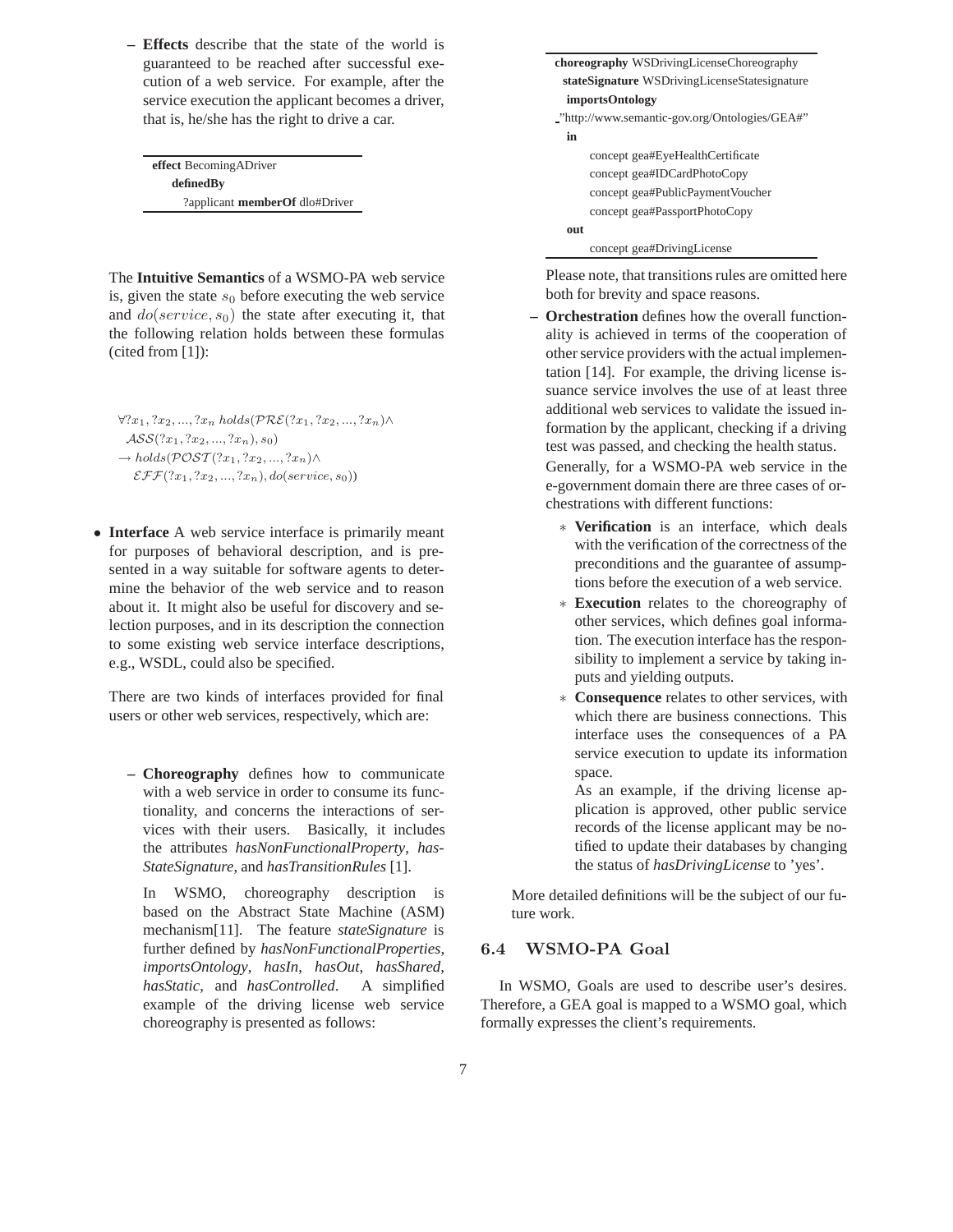The *Need* concept in PA services does not have a direct correspondence in WSMO. It is an informal description of a goal, as experienced from a client's perspective. WSMO assumes that informally expressed requirements will be transformed to formal goals prior to their processing in a WSMO environment. This assumption is, however, beyond the WSMO model's scope. It must be pointed out that both models support two views, a clients's and a service's view. Other service ontologies like OWL-S do not consider a client's perspective. This is one of the facts that have led to the selection of the WSMO framework for the implementation of the semantic PA web services.

Goals used in WSMO provide means to specify the requester side's objectives when consulting a web service, describing at a high level a concrete task to be achieved [1]. Similarly, its definition consists of *hasNonFunctionalProperty*, *importsOntology*, *usesMediator* (e.g., ooMediator, gg-Mediator), *requestsCapability*, and *requestsInterface*. The following example is a goal for obtaining a driving license, which requires an applicant to issue all of the required documents and yields a driving license for the applicant.

**goal** ObtainingDrivingLicenseGoal **capability** shareVariables {?applicant, ?license} **postcondition** NeedingADocument **definedBy exists** ?x(?applicant[hasDrivingLicense hasValue ?x] **and** ?x memberOf dlo#DrivingLicense **and** ?applicant[hasName hasValue ?name] **and** ?x[ownerName hasValue ?name]). **effect** NeedToBecomeADriver **definedBy** ?applicant **memberOf** dlo#Driver.

It is worth noting that the goal definition has the same structure as the service. This fact is prescribed by WSMO in order to enable intelligent, automatic discovery techniques based on goal and service descriptions. In our example, since no preconditions are specified in the goal we assume that the requester is willing to fulfill (adjust to) any preconditions required by the service.

### **6.5 WSMO-PA Mediator**

Mediator is another concept which does not exist in the GEA model. This is due to the fact that mediators solve interoperability issues and do not have conceptual "meaning" from the PA and GEA perspectives. Depending on the resources to be mediated, [1] defines four types of mediators:

• *ooMediator*, resolving mismatches between ontologies and providing mediated domain knowledge specifications to the target component;

- *ggMediator*, allowing the creation of a new goal from existing goals and defining goal ontologies;
- *wgMediator*, linking a *Web service* to a *goal*, resolving terminology mismatches and states the functional difference between both;
- *wwMediator*, establishing interoperability between *Web services* that are not interoperable a priori.

The following is the definition of WSMO mediator [8].

| <b>Class</b> mediator                               |
|-----------------------------------------------------|
| importsOntology type ontology                       |
| has Source type {ontology, goal, service, mediator} |
| has Target type {ontology, goal, service, mediator} |
| hasMediatorService type {goal, service, wwMediator} |

#### **6.5.1 Example of using mediators in WSMO-PA**

Considering the driver's license use case the following WSMO-PA resources are defined:

- Five domain ontologies, namely, a citizen ontology for the driving license applicants  $\mathcal{O}_{ci}$ , a driving license ontology  $\mathcal{O}_{dl}$ , a health certification ontology  $\mathcal{O}_{hc}$ , a driving test ontology  $\mathcal{O}_{dt}$ , and a registered permanent residence ontology  $\mathcal{O}_{rp}$ .
- Goal  $\mathcal{G}_0$  specifying "apply for a driving license" is used as a template to define a concrete goal  $\mathcal{G}_M$  that states "Mary would like to apply for a driving license".
- Web service  $WS_{MTA}$  offered by the issuing authority MTA, which provides the services of examining and issuing driving license to a citizen applicant. This service also uses other services to validate the information of application. The needed services are web service  $W{\cal S}_{CT}$  providing driving test, web service  $W{\cal S}_{HT}$ providing health test, and web service WS *RP* providing registered residence.

Fig. 5 illustrates the connections between the resources of WSMO-PA. In this figure, full arrows to a mediator denote the sources (whereas full arrows to a goal or a web service denote ontology import) and dashed arrows the targets of the mediators used.

There are five domain ontologies;  $\mathcal{O}_{ci}$  and  $\mathcal{O}_{dl}$  are imported by goal  $\mathcal{G}_0$  and web service  $\mathcal{WS}_{MTA}$ ;  $\mathcal{O}_{rp}$ ,  $\mathcal{O}_{ht}$ , and  $\mathcal{O}_{dt}$  are used by web services  $\mathcal{WS}_{RP}$ ,  $\mathcal{WS}_{HT}$  and  $\mathcal{WS}_{DT}$ , respectively. The *ooMediator* is needed between  $\mathcal{O}_{ci}$ ,  $\mathcal{O}_{rp}$ ,  $\mathcal{O}_{ht}$  and  $\mathcal{O}_{dt}$  to resolve the possible mismatches between them. It is also used within the *wwMediator* WWM that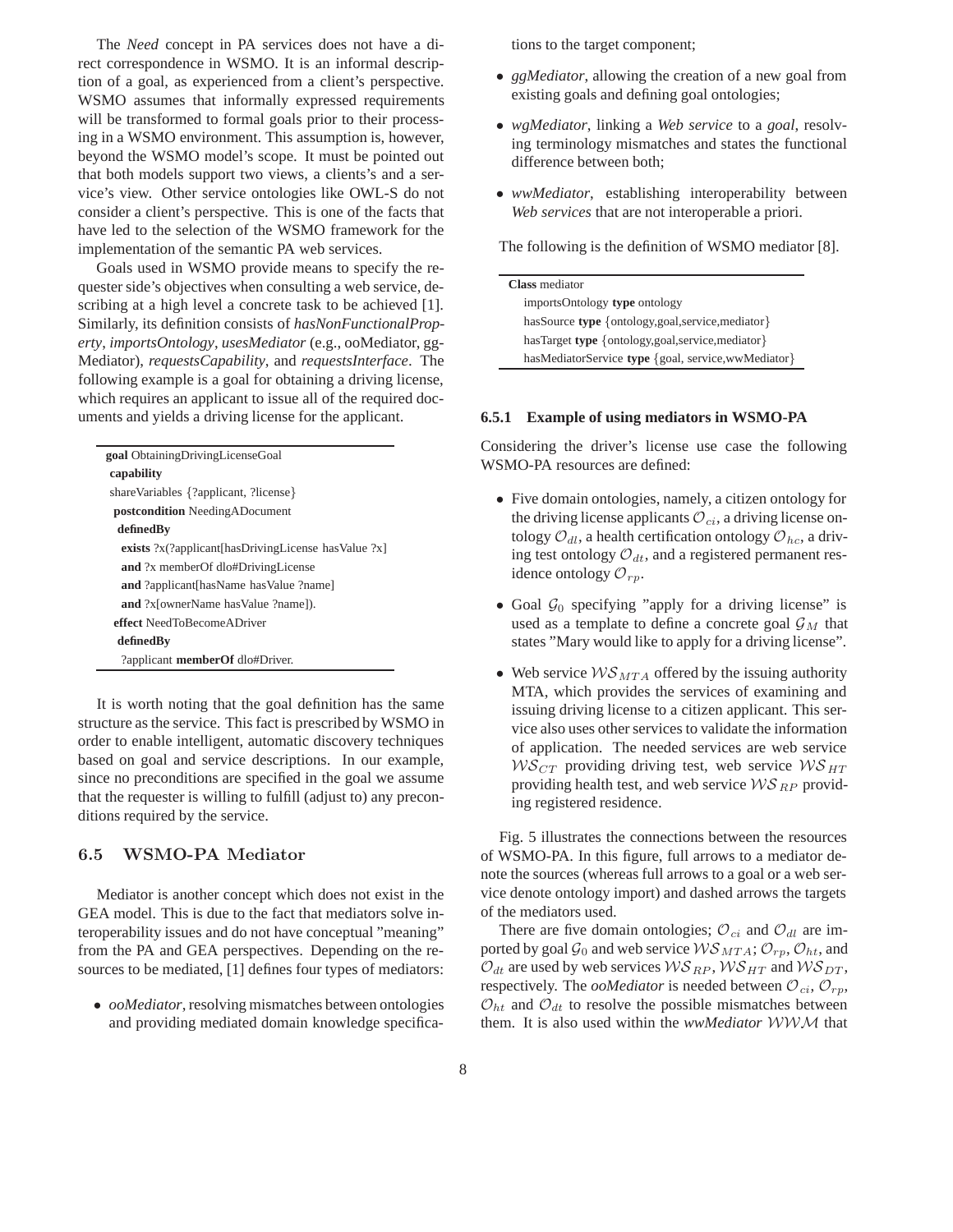

**Figure 5. WSMO-PA mediators — usage example**

connects web services and, in addition, resolves possibly occurring mismatches on the protocol or process levels.

In this use case, the MTA authority may provide several issuance services besides issuing driving licenses, while  $\mathcal{G}_M$ just requests a Driving license. Therefore, there is a *wg-Mediator* WGM connecting  $\mathcal{G}_M$  and WS<sub>MTA</sub> for terminological mismatches and stating the functional difference between them. Also, a *ggMediator* GGM defines that G*<sup>M</sup>* is an refinement of  $\mathcal{G}_0$  by inheriting all description notions and refining the object specification to a concrete driving license application required by Mary. Also, the *wgMediator WGM* holds between  $WS_{MTA}$  and  $\mathcal{G}_M$ , as it is inherited from  $\mathcal{G}_0$ .

# **7 Conclusion and Future Work**

Modeling of PA domain and development of information and service models for PA is promising to enable interoperability and interoperation of PA systems. The PA domain has specific features including high degree of formality of areas such as law, high demands in security, trust and privacy, typical and sometimes extremely long-running processes (e.g. urban planning), many different stakeholders in the same process (e.g. citizen vs. municipality, county council, federal government), etc. These features are of interest to the SW research since the PA domain can provide an ideal test bed for the SW research, and SW technologies can be an ideal platform to achieve the vision of a knowledge-based, citizen-centric, and citizen-empowering, distributed and integrated e-Government. The first step towards this vision is to develop formal PA service models as well as PA information models to be used as underlying formalisms in SW and SWS environments. In this paper we have shown how a generic PA service model can be described by means of WSMO - a formal model describing Semantic Web Services.

This framework will be used as a test-bed for applying

WSMO to a demanding domain with a lot of special features and characteristics. In our future work, we plan to apply and further develop existing Web Service Modeling eXecution environment(WSMX) as an environment for handling operations on semantic web services, WSMO Studio and Web Services Modeling Toolkit (WSMT) as modeling tools, for the e-government domain. In particular, in our SemanticGov research project, WSMX will serve as an execution environment for PA service provisioning in national and pan-European e-government contexts. The described PA service model using WSMO will be the underlying specification for PA service provisioning built on WSMX.

#### **Acknowledgment**

This material is based upon works supported by the Science Foundation Ireland under Grant No. SFI/02/CE1/I131 and the EU funded SemanticGov project (FP6-2004-IST-4- 027517).

#### **References**

- [1] D. Roman, H. Lausen, and U. Keller (eds.). Web Service Modeling Ontology (WSMO), *Applied Ontology*, 1(1):77-106, 2005.
- [2] H. Lausen, J. de Bruijn, A. Polleres, and D. Fensel, WSML - a Language Framework for Semantic Web Services, In Proceedings of the W3C Workshop on Rule Languages for In-teroperability, Washington DC, USA, April 2005.
- [3] A. Haller, E. Cimpian, A. Mocan, E. Oren, and C. Bussler. WSMX - A Semantic Service-Oriented Architecture. International Conference on Web Services (ICWS 2005), July 2005.
- [4] D. Martin, M. Burstein, D. McDermott, S. McIlraith, M. Paolucci, K. Sycara, D. McGuinness, E. Sirin, and N. Srinivasan. Bringing semantics to web services with owl-s. World Wide Web Journal Special Issue on Web Services: Theory and Practice, 2006. To Appear.
- [5] R. Akkiraju, J. Farrell, J.Miller, M. Nagarajan, M. Schmidt, A. Sheth and K. Verma, Web Service Semantics - WSDL-S, A joint UGA-IBM Technical Note, version 1.0, April 18, 2005.
- [6] A. Patil, S. Oundhakar, A. Sheth, K. Verma, METEOR-S Web service Annotation Framework, The Proceedings of the Thirteenth International World Wide Web Conference, May, 2004 (WWW2004), pp. 553-562.